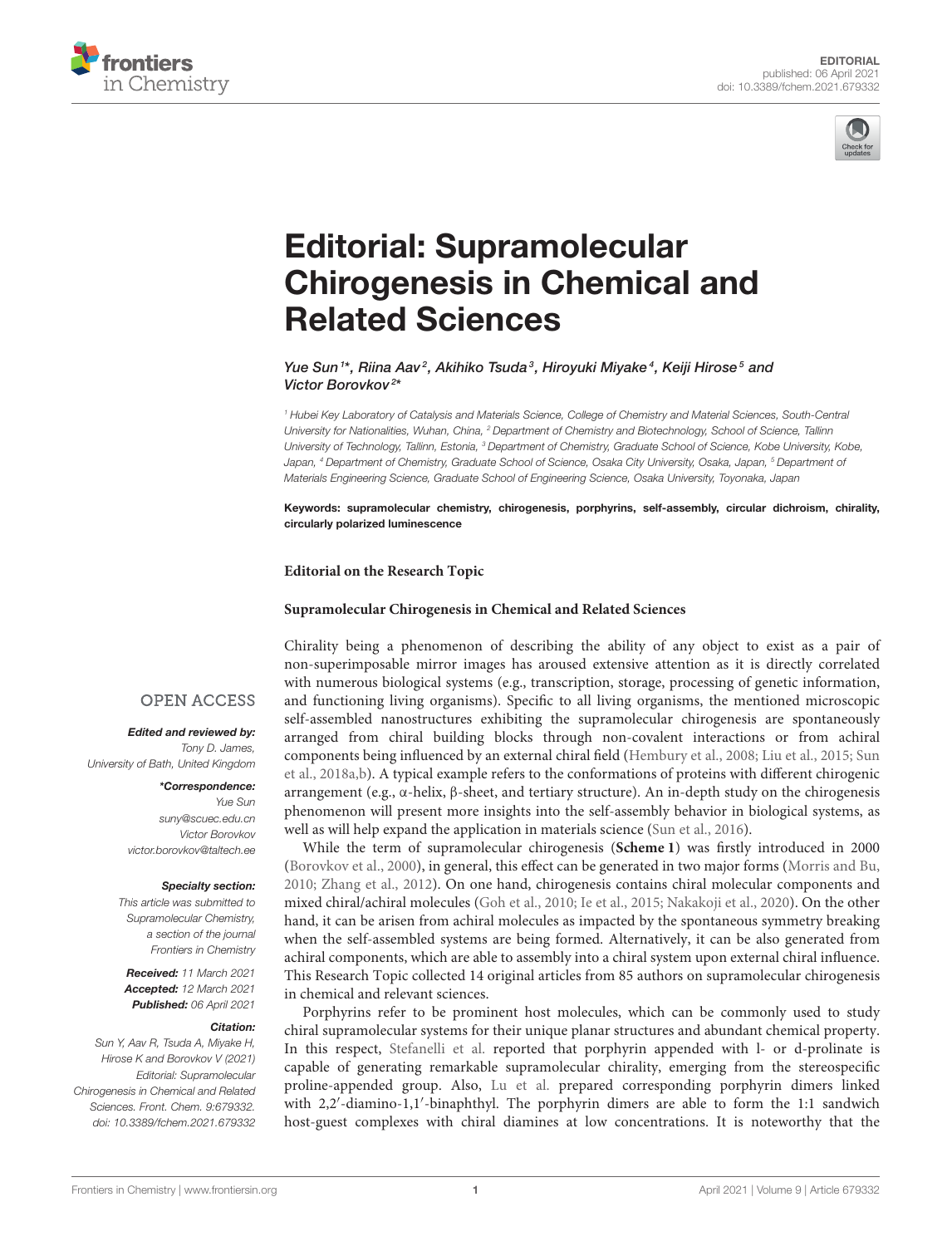

<span id="page-1-0"></span>authors could monitor the process of intermolecular chirality attributed to the existence of short chiral linkage units by using circular dichroism (CD) spectroscopy. Furthermore, [Gaeta et al.](https://doi.org/10.3389/fchem.2020.616961) disclosed that chiral porphyrin hetero-aggregates can act as templates to generate the chiral structures during the oxidative conversion of amino acid.

Besides the chirogenic porphyrin chemistry, [Fujiki et al.](https://doi.org/10.3389/fchem.2020.00685) demonstrated that the signal of CPL (circularly polarized luminescence) and CD appeared through the intermolecular chirality transfer upon lanthanide (EuIII and TbIII) tris(βdiketonate) exposed to poly- and monosaccharide alkyl esters and α-pinene. Also, [Nakakoji et al.](https://doi.org/10.3389/fchem.2020.598598) investigated the ability of chiral discrimination between copper(II)-chiral tetradentate ligand and a chiral amino acid with the isotopically labeled/unlabeled enantiomer method. As revealed from this study, the matching steric interaction accounts for the observed chiral recognition. [Trapp](https://doi.org/10.3389/fchem.2020.615800) described that a transient stereodynamic catalyst is capable of efficiently amplifying the Soai's asymmetric autocatalysis. The coordination bond provides a good platform to study the property of materials [\(Chen et al., 2021;](#page-1-3) [Li et al., 2021\)](#page-2-9). [Nishinaka et al.](https://doi.org/10.3389/fchem.2020.613932) indicated that a novel coordination-driven based polymer composed of phenylene-bridged bipyrrole and palladium(II) ion achieved the  $\pi$ -electronic communications and exciton coupling in the absorption spectrum.

Numerous fields generated the interest in macrocycles exhibiting the optically-active characteristics [\(Aav and Mishra,](#page-1-4)

## **REFERENCES**

- <span id="page-1-4"></span>Aav, R., and Mishra, K. A. (2018). The breaking of symmetry leads to chirality in cucurbituril-type hosts. Symmetry 10:98. doi: [10.3390/sym10040098](https://doi.org/10.3390/sym10040098)
- <span id="page-1-1"></span>Borovkov, V. V., Lintuluoto, J. M., and Inoue, Y. (2000). Supramolecular chirogenesis in bis(zinc porphyrin): an absolute configuration probe highly sensitive to guest structure. Org. Lett. 2, 1565–1568. doi: [10.1021/ol0000556](https://doi.org/10.1021/ol0000556)

[2018\)](#page-1-4). [Okada et al.](https://doi.org/10.3389/fchem.2020.595998) summarized the synthesis and property of the optically-active phthalocyanines, as well as their related azamacrocycles from 2010 to 2020, which are of high significance for chemists to design highly desirable chiral macrocycles from achiral molecules. As summarized by [Qiu et al.,](https://doi.org/10.3389/fchem.2020.599893) the C3 symmetrical cages were employed as efficient scaffolds to study chiral dynamics. With the use of non-linear chiroptical techniques, the chirality at surfaces can be clarified from novel perspectives. [Gogoi et al.](https://doi.org/10.3389/fchem.2020.611833) reviewed that chemists adopted the linear and non-linear optical methods to quantify the surface chirality, as an attempt to solve vital issues in surface biochemistry.

Catalytic asymmetric chemistry is another field of supramolecular chirogenesis. In this respect, halogen bonding, with its high directionality, has been recognized as an attractive interaction for new molecular assemblies and its use in chiral systems just started to emerge. In this respect, Kaasik and Kanger [demonstrated the use of halogen bonding in catalytic](https://doi.org/10.3389/fchem.2020.599064) stereoselective processes. Also, [Kananovich et al.](https://doi.org/10.3389/fchem.2021.614944) highlighted recent achievements in the catalytic enantioselective oxidations utilizing molecular oxygen, which placed the stress on the mechanisms of dioxygen activation and chirogenesis in the mentioned chemical transformations.

In related development [Siligardi et al.](https://doi.org/10.3389/fchem.2021.616928) outlooked that researchers used the CD imaging at high spatial resolution at Diamond B23 beamline to determine the homogeneity of the supramolecular structures of thin films deposited on fused quartz substrates.

In summary, this Research Topic collected various aspects of the supramolecular chirogenesis in chemical and related sciences. To be specific, the topic illustrates the emergence and characterization of chirogenesis and its potential applications. It is expected that this topic will guide the design and functionality of various chiral structures. The field of supramolecular chirogenesis and relevant sciences are significantly promising in understanding the origins of life in nature, as well as in developing novel medicines and smart materials.

## AUTHOR CONTRIBUTIONS

All authors listed have made a substantial, direct and intellectual contribution to the work, and approved it for publication.

## FUNDING

This work was financially supported by Estonian Research Council through Grant PRG399 and the H2020-FETOPEN 828779 INITIO project.

<span id="page-1-3"></span>Chen, Z., Sun, Y., and Li, H. (2021). Fabrication of subnanochannels by metal–organic frameworks. Matter [4, 772–774. doi: 10.1016/j.matt.2021.](https://doi.org/10.1016/j.matt.2021.02.004) 02.004

<span id="page-1-2"></span>Goh, M., Matsushita, S., and Akagi, K. (2010). From helical polyacetylene to helical graphite: synthesis in the chiral nematic liquid crystal field and morphologyretaining carbonisation. Chem. Soc. Rev[. 39, 2466–2476. doi: 10.1039/](https://doi.org/10.1039/b907990b) b907990b